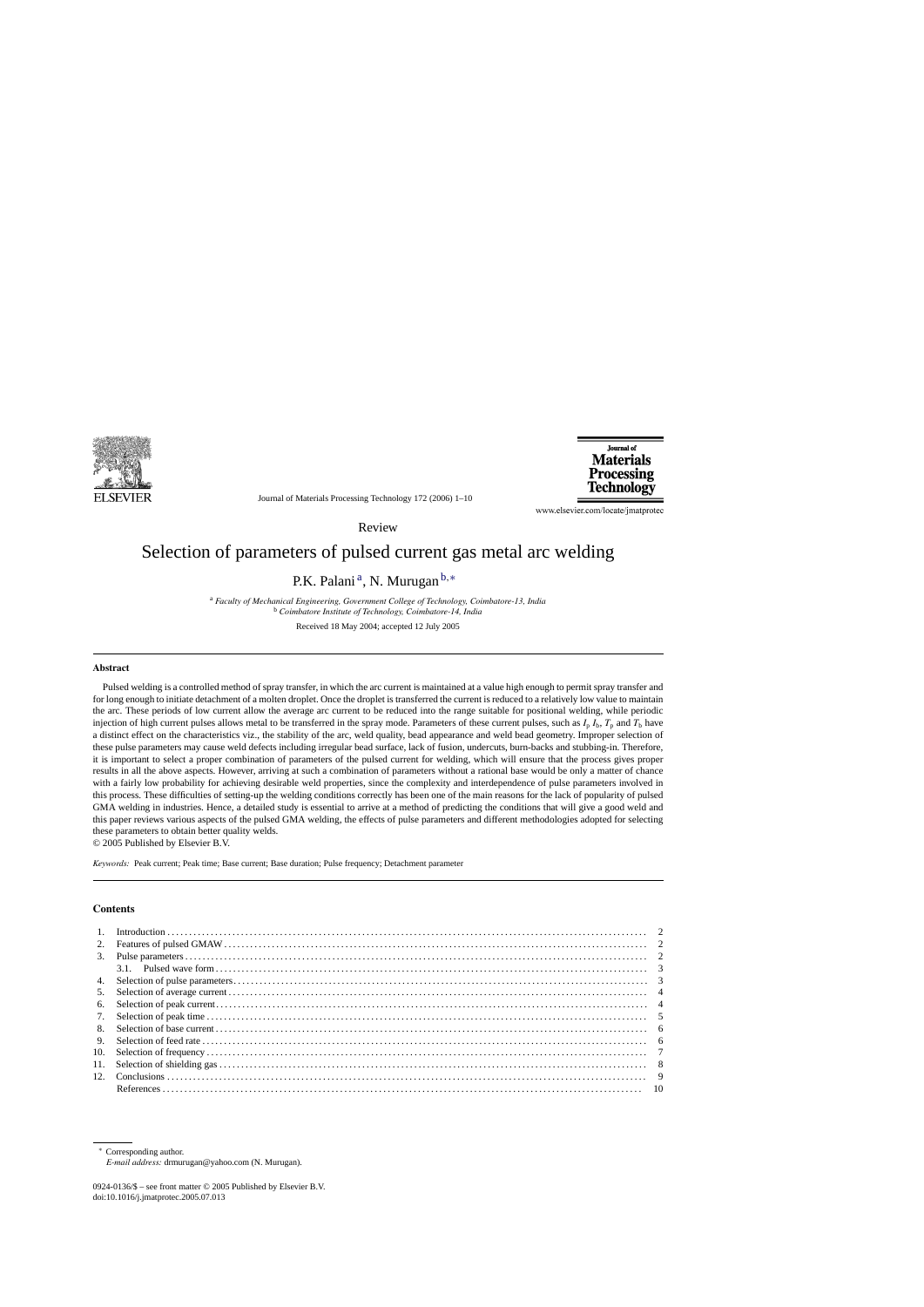# **Nomenclature**

| A                | area of cross-section of the wire, $mm2$           |
|------------------|----------------------------------------------------|
| $d_{\rm d}$ ,    | wire diameter, mm                                  |
| $d_{\rm e}$      | electrode diameter, mm                             |
| D                | load duty cycle, %                                 |
| $D_{d}$          | droplet volume, mm <sup>3</sup>                    |
| dc               | direct current, A                                  |
| e                | $I_p - I_b$ = excess current, A                    |
| F                | frequency, Hz                                      |
| Ι                | dc steady current, A                               |
| $I_{\rm av}$     | average current, A                                 |
| $I_{\rm m}$      | mean current, A                                    |
| $I_{\rm p}$      | peak current, A                                    |
| $I_{\rm b}$      | base current                                       |
| k                | intercept, A                                       |
| $K_c$            | detachment parameter, $An/s$                       |
| L                | electrode extension, mm                            |
| $M_{\rm m}$      | melting rate in terms of mass, kg/s                |
| M                | mass of the droplet, kg                            |
| $\mathfrak{m}$   | electrode melting rate, kg/s                       |
| m <sub>d</sub>   | electrode melting rate with pulsing, kg/s          |
| $S_{\rm m}$      | slope, $A/(m/min)$                                 |
| $t_{\rm d}$      | detachment time, ms                                |
| $\boldsymbol{T}$ | cycle time, ms                                     |
| $T_{\rm p}$      | peak current duration, ms                          |
| T <sub>b</sub>   | base current duration, ms                          |
| $V_{\rm drop}$   | volume of droplet, mm <sup>3</sup>                 |
| $W_{\rm f}$      | wire feed rate, m/min                              |
| W                | wire feed rate, mm/s                               |
| $\boldsymbol{x}$ | fractional duration of peak                        |
| Greek symbols    |                                                    |
| α                | factor accounting for localized arc heating,       |
|                  | mm/(A s)                                           |
| $\beta$          | factor accounting for resistance heating along the |
|                  | wire length, $A^{-2}/s$                            |
| δ                | $T_pF =$ detachment parameter, $A^n/s$             |
| φ                | droplet volume, mm <sup>3</sup>                    |
|                  | $\mathcal{R}$<br>$1 - 1$                           |

 $\rho_d$  density of the droplet, kg/mm<sup>3</sup>

## **1. Introduction**

The gas metal arc welding is increasingly employed for fabrication in many industries. The process is versatile, since it can be applied for all position welding; it can be easily automated and can easily be integrated into the robotized production centers. These advantageous features of this process have motivated many researchers to study the GMAW process in detail.

Despite its wide application, the gas metal arc welding (GMAW) process has some limitations regarding the control of metal transfer. Although GMA welding was initially developed as a high deposition, high welding rate process facilitated by continuous wire feed and high welding currents, susceptibility to porosity and fusion defects, limited its use to applications where

weld quality was not of paramount importance [\[1\]. H](#page-9-0)owever, in recent years, as the industries have striven to become more efficient, there has been renewed interest to improve quality and to overcome the limitations of conventional GMA welding which led to the development of pulsed arc technologies.

The pulsed GMAW process works by forming one droplet of molten metal at the end of the electrode per pulse. Then, just the right amount of current is added to push that one droplet across the arc and into the puddle. Unlike conventional GMAW, where current is represented by a straight line, pulsed GMAW drops the current at times when extra power is not needed, therefore cooling off the process. It is this "cooling off" period that allows pulsed GMAW to weld better on thin materials, control distortion and run at lower wire feed speeds [\[1\].](#page-9-0)

However, it is not so easy to select the values for these pulse parameters, since for each welding condition (base material, electrode material and diameter, shielding gas type, etc.) there is an optimum parameter combination [\[2,3\].](#page-9-0) Also, robotics and automated applications are demanding greater consistency from the welding process, which in turn necessitates more insights into the effects that operating parameters have on weld bead shapes and extent of fusion [\[4,5\].](#page-9-0) Taking the above facts into consideration, this paper attempts to review the various aspects of pulse parameters and their selection to obtain good quality welds.

# **2. Features of pulsed GMAW**

- 1. The main feature of pulsed GMAW is a spray type metal transfer at low average currents, which would produce globular metal transfer under steady current conditions [\[6\].](#page-9-0)
- 2. Pulsed GMAW, a modified spray transfer process provides the best of both short-circuiting and spray transfer.
- 3. Pulsing reduces overall heat input, yet provides the fusion associated with spray transfer [\[4,7–9\].](#page-9-0)
- 4. Pulsed GMAW provides good bead appearance because tiny molten droplets do not cause spatter [\[7,10,11\].](#page-9-0)
- 5. Welders have better directional control over the weld bead because the weld puddle cools in between pulses and freezes faster. This minimizes puddle sag or an excessive convex bead during out-of-position welding.
- 6. It requires less skill to obtain good welds with GMAW-P than it does with GTAW [\[7\].](#page-9-0)

# **3. Pulse parameters**

The primary parameters of pulsed GMAW welding are: (1) peak current, (2) background current, (3) peak current duration, (4) background current duration, (5) pulsing frequency and (6) load duty cycle.

1. Peak current  $(I_p)$ : Higher of the two current levels in the pulsing waveform [\(Fig. 1\).](#page-2-0) It is the current level at which the spray transfer is achieved. The peak current pinches off a spray transfer droplet and propels it towards the weldment for fusion [\[7\].](#page-9-0)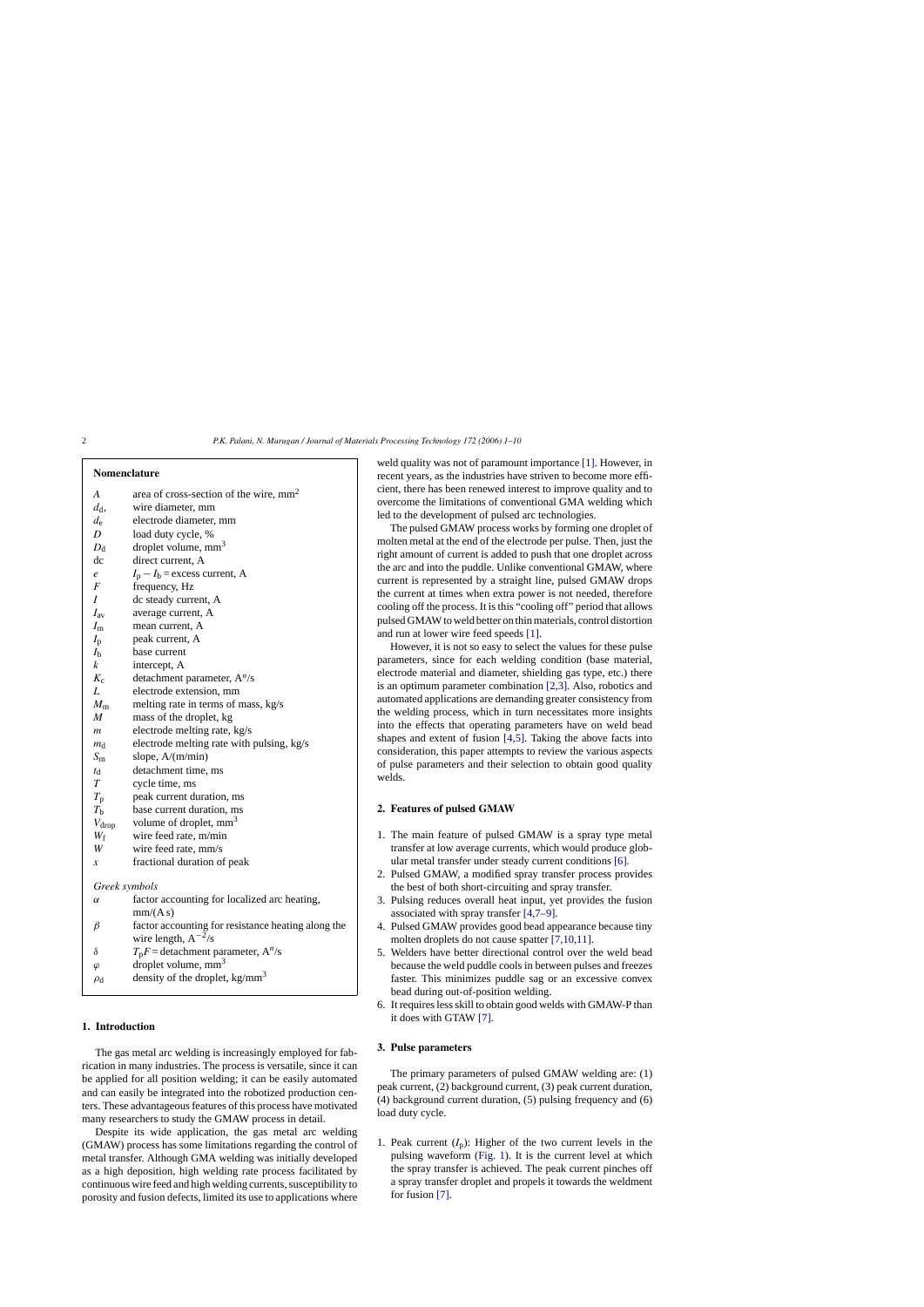<span id="page-2-0"></span>

Fig. 1. Schematic representation of a current–time diagram during pulsed power welding.

- 2. Background current  $(I<sub>b</sub>)$ : The lower of the two current levels in the pulsing waveform. This is the current required for maintaining the arc. The background current maintains the arc but is too low for metal transfer to occur [\[7\].](#page-9-0)
- 3. Pulse width  $(T_p)$ : It is defined as the beginning of current rise to the beginning of current fall during a pulse. It is the time period between the moment at which the current starts to increase and the moment at which it begins to decrease at the end of the pulse [\[12\].](#page-9-0)
- 4. Background current duration  $(T_b)$ : It is the time spent at lower current value.
- 5. Pulses per second (pulse frequency, *F*): Pulse frequency is the number of peak current pulses, which occur in one second of time and it is given by the inverse of the cycle time, *T* in seconds. A pulse cycle time (*T*) is defined as the period from the start of a pulse to the end of the base time just before the next pulse [\[13\].](#page-9-0)
- 6. Load duty cycle (*D*): It is defined as the ratio between the pulse width to the cycle time, i.e.  $D = T_p/(T_p + T_b) \times 100\%$ [\[3\].](#page-9-0)

# *3.1. Pulsed wave form*

A pulsed current waveform can generally be defined by four variables:  $I_p$ ,  $I_b$ ,  $T_p$  and  $T_b$  (Fig. 1). In practice the background currents usually contains ripples due to characteristics of power source while the pulse current is approximately sinusoidal. These differences, however, are not particularly significant and to a large extent the actual waveforms can he represented by the equivalent rectangular current of the same average value of the two stages, respectively [\[14\].](#page-9-0)

## **4. Selection of pulse parameters**

For effective utilization of pulsed GMAW process, it is essential to understand the influence of pulse parameters on various aspects of weldment. However, pulsing the current introduces additional operational parameters [\[2\]](#page-9-0) as mentioned above, other than conventional GMAW parameters, such as contact tip to work distance, nozzle to plate distance (Figs. 2 and 3), welding speed, welding current and welding voltage. These extra variables cause difficulty in selecting optimum operating con-



Fig. 2. GMA welding parameters.

ditions for pulsed current welding [\[3,15–23\].](#page-9-0) Smooth spray transfer, resulting in reproducible, fully fused weld deposits can be achieved by careful selection of pulsed GMAW parameters [\[24\].](#page-9-0) Identifying such suitable combinations of welding parameters for use with pulsed gas metal arc welding (GMAW-P) can



Fig. 3. Typical welding currents vs. wire feed rates for carbon steel electrodes at a fixed stickout [\[29\].](#page-9-0)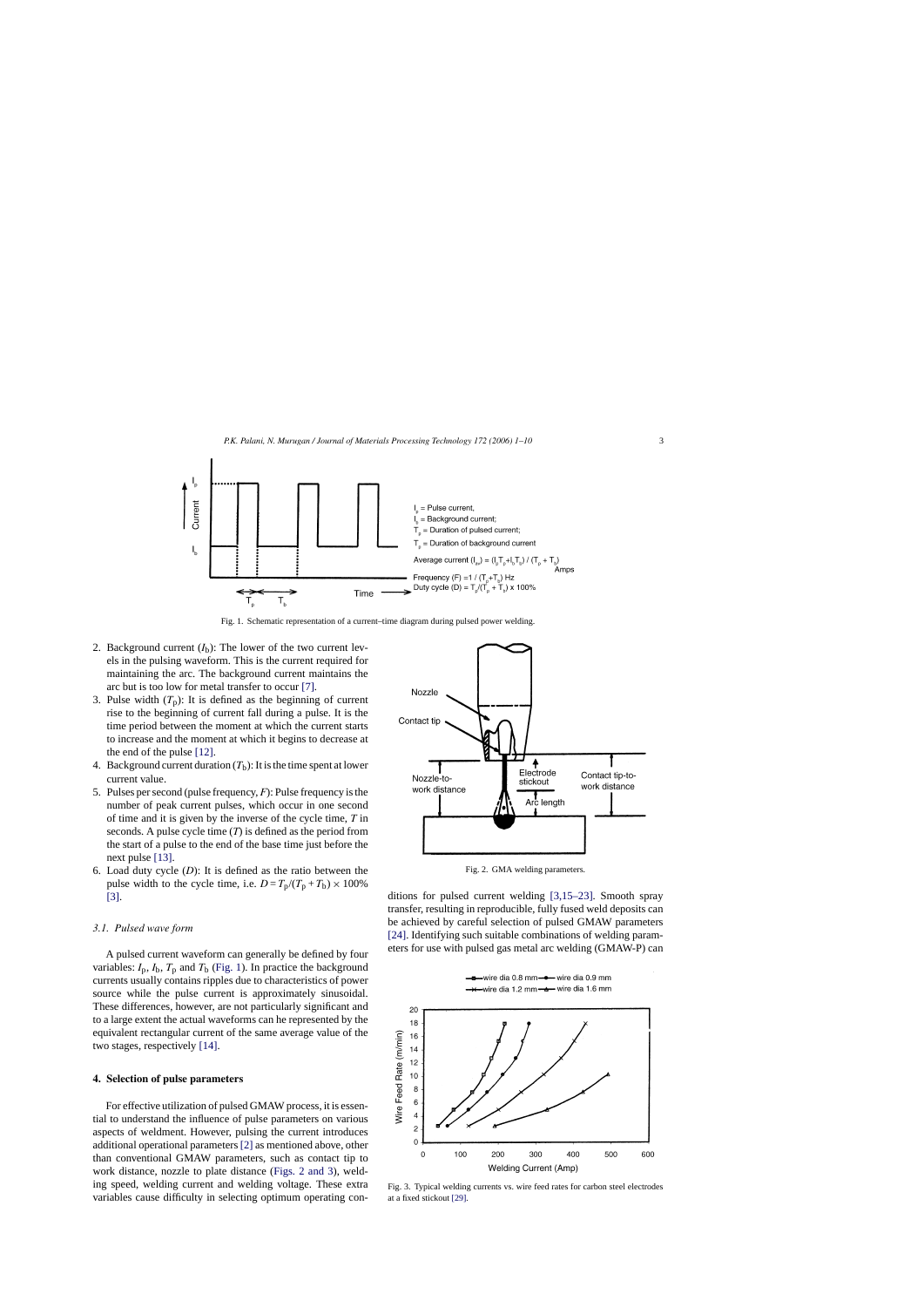be a time-consuming process, involving considerable trial and error[\[12\]. H](#page-9-0)owever, in practice, it is not easy to establish a usable working pulse condition by trial and error when adjusting pulse parameters. This is because for a given wire feed speed the pulse amplitude and duration together must be adjusted such that at least one droplet is detached with each pulse. In addition, the mean current determined by all the parameters together must give a burn-off rate matching the wire feed speed to maintain a constant arc length. If the pulse magnitude is insufficient, the droplets do not detach in correspondence with the pulses and the metal transfer becomes unstable [\[23\].](#page-9-0)

This complex interdependence of those pulse parameters necessitates investigation of this process from various aspects. Smati [\[6\]](#page-9-0) and Kim and Eager [\[3\]](#page-9-0) determined the theoretical pulsing frequency by dividing the electrode melting rate by the mass of the droplet and showed good agreement between the predictions and experimental results.

Subramaniam et al. [\[25\]](#page-9-0) developed a wire feed rate model to characterize the process, whereas Amin [\[23\]](#page-9-0) and Rajasekaran et al. [\[26\]](#page-9-0) used burn-off criteria, arc stability and weldment qualities to determine the suitable range of pulse parameters.

Ghosh and Gupta [\[27\]](#page-9-0) proved in their work that proper selection of pulsed GMA welding parameters has been beneficial to improve the mechanical properties of weld deposit as well as HAZ in welding of Al–Zn–Mg alloys. Similar observations were made by other researchers also that, a critical and selective use of pulse parameters improved the weldment properties as compared with those of the conventional weldments.

#### **5. Selection of average current**

The average current  $(I_{av})$  is defined as:

$$
I_{\rm av} = \frac{I_{\rm p} T_{\rm p} + I_{\rm b} T_{\rm b}}{T_{\rm p} + T_{\rm b}}\tag{1}
$$

Although there are four parameters involved in the stepped or pulsed current waveform, the operating characteristics can be considerably simplified if the "average' values of the higher and lower currents and their sum are considered [\[28\].](#page-9-0)

The average current has to be always below the transition current, as it would be more profitable to weld straight with spray transfer, a condition simpler from the point of view of parameter setting (fewer variables) and equipment[\[2\]. H](#page-9-0)owever, Ghosh and Gupta [\[27\],](#page-9-0) cite that, the deposition characteristics of the pulsed process were better when the average current was higher than the transition current.

Amin [\[23\]](#page-9-0) indicated that, there is a functional relationship that represents all the feasible pulse conditions, i.e. combinations of the pulse parameters (pulse amplitude and duration, and background current and duration), for any specified mean current. He characterized mean current for stainless steel, mild steel. NG61, Inconel and NG21 and expressed the characteristics as given by the Eq. (2).

$$
I_{\rm m} = S_{\rm m} W_{\rm f} + k \tag{2}
$$

where  $I_m$  is the mean current (A),  $W_f$  the wire feed speed (m/min),  $S_m$  the slope (A/(m min)) and *k* is the intercept (A).

The author, have established the above relation by conducting two tests at different wire feed speeds, one at  $W_1 = 2$  m/min and the other at  $W_2 = 8$  m/min, for each test the pulse parameters were adjusted by trial and error, so that a required arc length was maintained. He found that the slope is 34.9 A/(m min) for stainless steel 316 (under  $Ar + 2\%$  O<sub>2</sub>), 22.1 A/(m min) for stainless steel 308 (under  $Ar + 2\% O_2$ ), 26.5 A/(m min) for mild steel (under  $Ar + 5\% CO_2$ ) and 31.7 A/(m min) for Inconel (under Ar).

Needham and Carter [\[14\]](#page-9-0) pointed out that, the average current is related to the wire feed rate in the same way as the normal dc operating current. For example, [Fig. 3](#page-2-0) [\[29\]](#page-9-0) shows the relationship between wire feed speed and welding current, for carbon steel. Thus to a first approximation, the average current under pulse operation for a given wire feed can be estimated from the values used in normal spray transfer welding practice.

Collard [\[30\],](#page-9-0) in his investigations found that when all other variables are constant, current will become a function of wire feed speed and this relation does not change in pulsed GMAW. The average current will vary with wire feed speed when all other parameters are constant and may be predicted using the same relationship as in conventional GMAW [\[31\]. W](#page-9-0)hen  $I<sub>b</sub>$ ,  $I<sub>p</sub>$ and  $T_p$  are fixed, the average current will vary directly with frequency. By fixing the background current, peak current and pulse duration at appropriate levels for a given application, changes in wire feed speed can be accommodated by changes in frequency assuming shielding atmosphere, electrode extension, voltage, electrode diameter and type are constant.

Allum and Quintino [\[32\],](#page-9-0) investigated the effects of altering mean current and welding speed on fusion characteristics of pulsed GMAW welding and found that the dilution was maximized (up to 50%) for high currents and welding speeds and minimized by using low currents at low speeds, as required in surfacing applications.

According to Stanzel [\[33\],](#page-9-0) the pulse width adjustment had some effect on droplet size and arc cone width, and a substantial effect on average amperage. Pulse frequency controls the average amperage, overall heat input, wire burn-off rate, arc length and can also influence travel speed.

Ghosh and Gupta [\[27\],](#page-9-0) in their investigations found that using parameters comprised of comparatively high mean current and pulse frequency with low pulse duration give rise to finer microstructure with lower dilution.

# **6. Selection of peak current**

In pulsed GMA welding,  $I_p$  should be set above the critical current and pulse duration  $(T_p)$  should be so adjusted that the electrode tip is melted in proper size and a droplet is transferred reliably per every pulse to the base metal [\[34\].](#page-9-0)

For GMAW-P, an applicable method to ensure the repeatability and controllability has been to detach one droplet of diameter close to that of the electrode. This can be achieved by selecting appropriate amplitude and duration for the peak current and it should be higher than the transition current to ensure detachment [\[12,30,34–36\].](#page-9-0) Ueguri et al. [\[34\],](#page-9-0) have reported that, the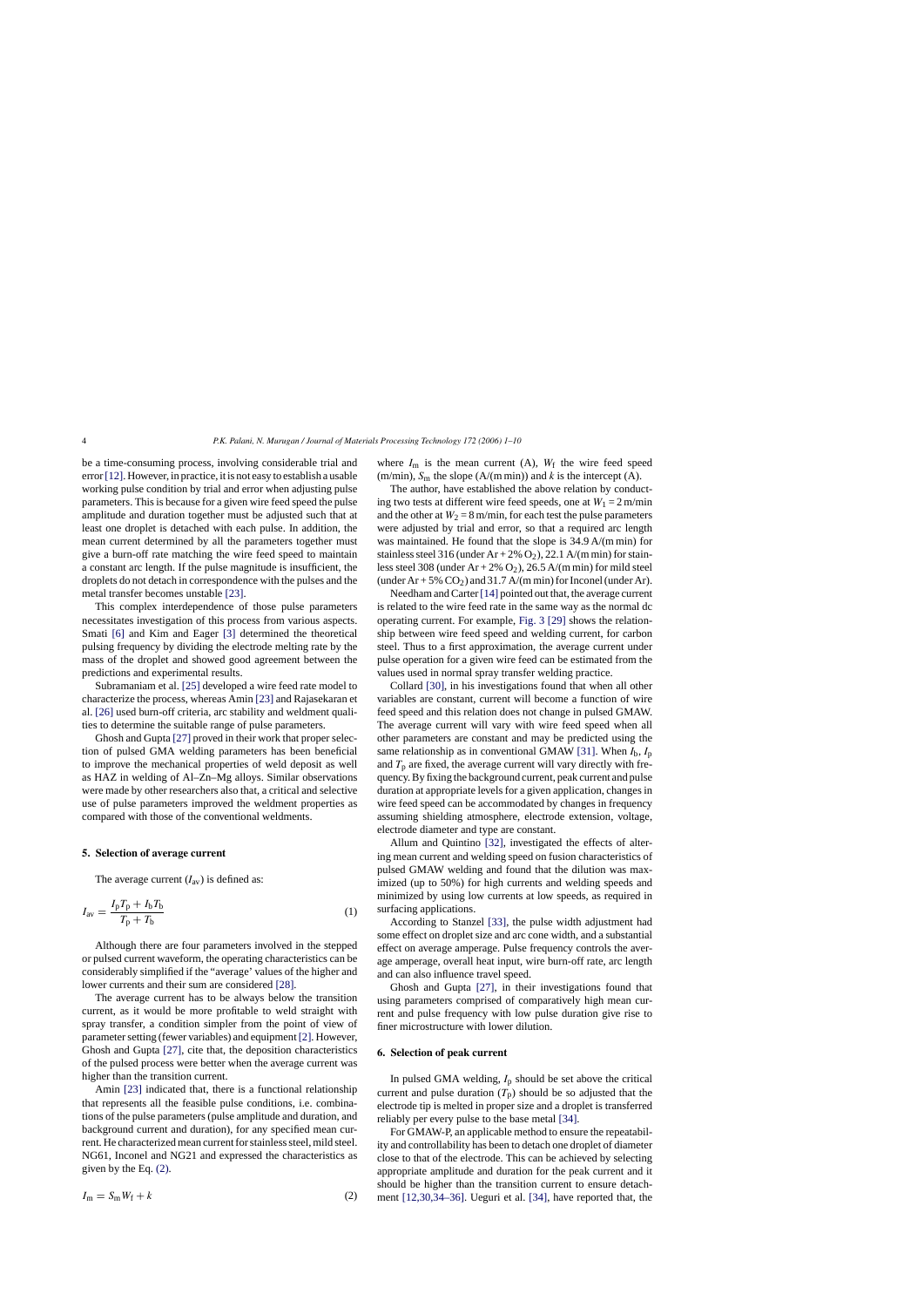Table 1 Transition current for Al and mild steel [\[12\]](#page-9-0)

| Wire dia (mm) | Transition current (A) |     |  |
|---------------|------------------------|-----|--|
|               | Al                     | MS  |  |
| 1.0           | 110                    | 120 |  |
| 1.2           | 140                    | 200 |  |
| 1.6           | 190                    | 260 |  |

transition current of the pulsed current is larger than that of the direct current. These transition currents are dependent on the type of filler metal wire and diameter. For example, transition current for Al and mild steel are given in Table 1 [\[12\].](#page-9-0)

Many researchers [\[15,23,26,30,37–40\]](#page-9-0) have used power law relations ( $I_p^n T_p$  = constant, *n* = 2), for determining the amplitude of peak current and duration. Assuming that all other parameters are fixed, the equation  $I_p^2 T_p = \text{constant} [41]$  $I_p^2 T_p = \text{constant} [41]$  may be used to determine the range of pulse amplitudes and durations to detach a single consistent droplet. A general inverse relationship between limiting pulse amplitude and duration was established by Amin [\[23\],](#page-9-0) on the current and duration necessary just to detach a droplet size from the wire tip. For example for  $1.5 \text{ mm}^3$ droplets from 1.2 mm diameter mild steel and 1.6 mm diameter aluminum wires, he found the relationship appear virtually linear with substantially the same slope of  $-2.3$ , i.e.  $T_p \alpha I_p^{-2.3}$ . Thus, the relationship between  $I_p$  and  $T_p$ , for constant droplet volume is an isoparametric equation:  $I_p^{\sum_{i=1}^{S} T_p} = K_v$ , where  $K_v$ , the detachment parameter is  $1.8 \times 10^3$   $A^{2.3}/s$  for 1.6 mm diameter aluminum wire and for Inconel wire of 1.2 mm diameter, it is 2.73  $\times$  10<sup>3</sup> A<sup>2.3</sup>/s [\[23\]. T](#page-9-0)he combination of the highest  $I_p$  and lowest  $T_p$  was found to be capable of providing both uniform arc length and uniform droplet detachment when compared to the combination of lowest  $I_p$  and highest  $T_p$  [\[26\].](#page-9-0)

Needham and Carter [\[14\]](#page-9-0) had taken the pulse amplitude and duration as that required to detach a droplet of size equal to wire diameter, then the background current and duration were adjusted to give the requisite average current, and hence the average burn-off rate.

Boughton and Lucey [\[42\]](#page-9-0) had found that the minimum peak value of pulse current necessary for a given type of wire was constant and was independent of average total welding current. It had also been found that this current should not exceed the minimum value by any significant amount otherwise the arc would tend to exhibit some of the less desirable properties associated with abnormally high current density arcs, e.g. undercutting. They had also shown that, for a given wire size and type, the peak pulse current could be maintained constant at a level just exceeding the minimum necessary to obtain control of transfer. With a fixed value of peak pulse current its mean value is also fixed for a given repetition frequency, hence any variations in average total current are effected solely by varying the background current.

Stanzel [\[33\],](#page-9-0) indicated that, pulsed current parameters for stainless steel were likely to have slightly higher peaks and lower background currents compared with mild steel because of surface tension characteristics; while aluminum requires much

higher peak and background currents because of its heat absorption characteristics.

# **7. Selection of peak time**

As has been discussed in the previous section, pulse duration depends upon the pulse amplitude, and it should be selected in such a way to ensure the detachment of the droplet with the diameter close to that of the electrode [\[23,36\].](#page-9-0) A high narrow pulse tends to produce a more constricted arc than a low wide pulse, and therefore offers some distinct advantages [\[30\]. J](#page-9-0)ilong and Apps[\[43\], h](#page-9-0)ad used the Eq. (3), to determine the detachment time  $(t_d)$ , for mild steel wire of size 1.2 mm diameter.

$$
t_{\rm d} = t_1 + t_2 + t_3 \tag{3}
$$

where  $t_1$  is the heating time for preparing for the necking process, it depends on current  $= 1-1.5$  ms;  $t_2$  the necking and drop growth time and  $t_3$  is the detachment time during which part of the neck is heated to the boiling point and leads to drop detachment; normally lasts less than  $0.2$  ms and  $t<sub>d</sub>$  is inversely proportional to the peak current magnitude but is independent of the current duration. It has been confirmed that the necking process is an unidirectional process; after its commencement it will go on to the end of detachment, even if the current is reduced to low level; after the detachment of the first drop, the liquid string will be formed and if the current level is kept unchanged, the occurrence of stream transfer will be unavoidable. Even though the current level was reduced before the drop detachment, the metal transfer still continued and, moreover, stream spray transfer was prevented completely [\[44\].](#page-9-0)

Thus, the correct duration,  $T_p$  for the peak current can be expressed as:

$$
t_1 < T_p < t_1 + t_2 \tag{4}
$$

i.e. if  $T_p < t_1$ , the necking process is not triggered so that no drop can be formed, and if  $T_p > t_1 + t_2$ , a string will be formed and stream spray will occur after first drop.

Subramaniam et al. [\[25\], h](#page-9-0)ave used experiments to characterize the peak current and time to achieve desirable metal transfer for aluminum. An equation was formed, relating the peak and background conditions by a combination of exponential and Lorentzian function, as given by Eq. (5), where  $T_p$  and  $T_b$  are peak and background times in millisecond.

$$
T_{\rm p} = \left[ (496.1 \times (1 - e^{-0.003 \times I_{\rm b} T_{\rm b}})) + \frac{270.1}{(I_{\rm b} T_{\rm b} - 188.2)^2} \right] / I_{\rm p} \quad (5)
$$

 $\overline{a}$ 

r.

This can be used to define the minimum time at peak required for droplet detachment at a desired peak current level.

Several researchers [\[2,15,23,26,37,45,46\]](#page-9-0) have used the Eq. (6), to determine the pulsation period (*T*), needed to have the cylinder changed into a spherical of diameter equal to the wire diameter.

$$
T = \frac{240 V_{\text{drop}}}{\pi d_{\text{e}}^2 W_{\text{f}}}
$$
 (6)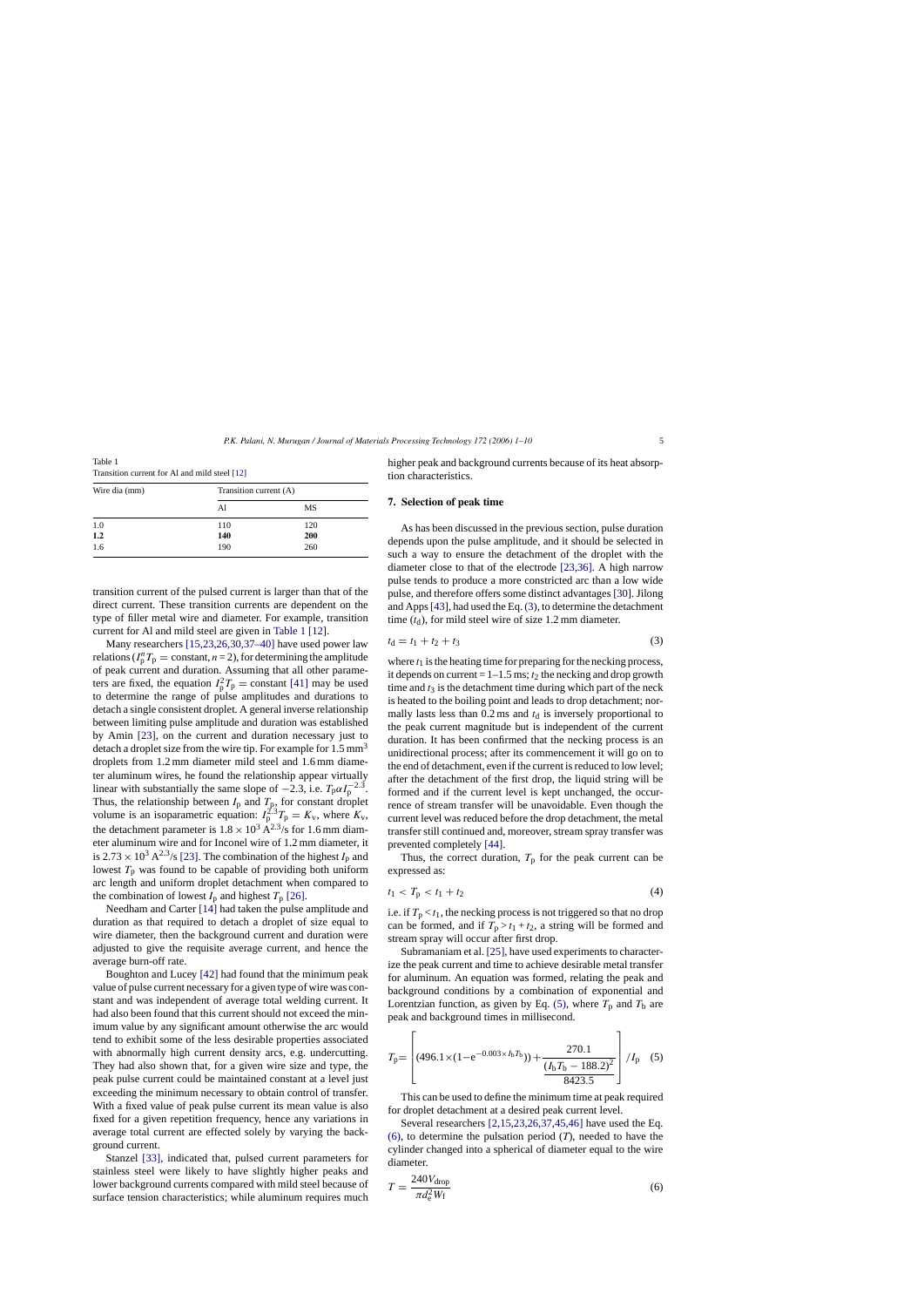where  $V_{\text{drop}}$  is the droplet volume,  $(\pi d_{\text{d}}^3)/6 \, \text{(mm}^3)$ ,  $D_{\text{d}}$  the droplet diameter (mm) and  $W_f$  is the wire feed speed (m/min).

Once, *T* is calculated,  $T_p$  can be determined when  $T_b$  is fixed or pre-selected as  $T = T_p + T_b$ .

### **8. Selection of base current**

This is the current required for maintaining the arc, but it is too low for metal transfer to occur [\[7,23\].](#page-9-0) The Background current is pre-programmed just to maintain an arc between each pulse without extinguishing the arc [\[26,37,38,47,48\]](#page-9-0) and it is the least critical waveform parameter [\[30\]. A](#page-9-0)ccording to Needham [\[28\],](#page-9-0) the background current duration is not independent and Allum and Quintino [\[32\], h](#page-9-0)ad chosen the background conditions on the basis of a 50 Hz per 100 A rule, for example, at 200 A the frequency is 100 Hz with a background duration of 6 ms background current level of 100 A, if the peak structure is fixed at 350 A, 4 ms.

According to Allum [\[39\], t](#page-9-0)hough the peak parameters appear to be largely responsible for metal transfer, the size of the droplet transferred is of course strongly influenced by background conditions. This may be quantified by noting that the volume of metal  $(\varphi)$  detached per pulse is given by Eq. (7).

$$
\phi = \frac{AW}{F} \tag{7}
$$

where *A* is the wire cross-sectional area  $\text{(mm}^2)$  and *W* is the wire feed speed (mm/s). If peak conditions correspond to values of  $I_p^2T_p$  appropriate to one drop per pulse then  $\phi$  may be identified as the droplet volume. Further to a first approximation

 $W \sim K\langle I \rangle$ 

where  $\langle I \rangle$  is the average current over a pulse cycle and  $\langle I^2 \rangle$  =  $\langle I \rangle^2 + x(1-x)I_e^2$  and *K* is the constant.

Hence, Eq. (7) is given by

$$
\phi \approx \frac{AK\langle I\rangle}{F} \tag{8}
$$

The definition of  $\langle I \rangle$  then suggests that

$$
\Phi \approx AK(I_pT_p + I_bT_b) \tag{9}
$$

This expression shows that, background conditions generally influence droplet size [\[39\].](#page-9-0) Perhaps more importantly, Eq. (8) shows that if the mean current is varied under conditions of constant  $I_p$  and  $T_p$  then  $\Phi$  will only remain constant if  $I<sub>b</sub>T<sub>b</sub>$  = constant. The background current and duration should therefore be varied in inverse proportion.

Several researchers have suggested that, in order to minimize the overall heat input the background current is set to a minimum value but this may result in a high crowned welding bead and poor sidewall fusion. Background current levels can vary substantially, but for mild steel this will range from 30 to 50 A [\[30\],](#page-9-0) 50 A for austenitic stainless steel [\[49\]](#page-9-0) and for aluminum alloys it is 20 A [\[15\]](#page-9-0) and the selection of base duration depends on average current and will be less than the peak time for achieving ODPP.

Subramaniam et al. [\[50\],](#page-9-0) in their work, developed a model for ODPP transfer in 4047 aluminium taking into account the background conditions, which proved to be significant. However, Vilarinho and Scotti [\[2\]](#page-9-0) observed that, the base parameters did not have significant influence on the pulse detachment phenomenon, since it did not alter the one-drop per pulse condition.

## **9. Selection of feed rate**

In GMAW, the current depends on the rate at which, the wire is fed into the arc [\[10,23,48,51\], T](#page-9-0)he wire feed rate must match the melting rate for stable operation. Good arc stability is achieved under good metal transfer conditions, particularly when the wire feed rate is exactly matched by the wire-melting rate [\[15,23,26\].](#page-9-0) Low wire feed rate causes melt back, and a high feed rate can cause the arc to extinguish through short-circuiting [\[25\].](#page-9-0) The wire feed rate is determined by the size of droplet to be transferred and the transfer or repeat frequency, i.e. at low feed rates, the frequency must be low [\[28\].](#page-9-0) At a constant wire feed speed, a large value of frequency is preferable for practical use [\[34\].](#page-9-0)

Most wire feed rate models are based on experiments or computations of arc and resistance heating of the wire during welding. When all other variables are constant, wire feed speed will become a function of current and the wire feed rate may be predicted using the same relationship as in conventional GMAW [\[30\].](#page-9-0)

The most common equation used for determining wire feed is based on the Eq. (10), given below [\[25,39\].](#page-9-0)

$$
W = \alpha I + \beta L I^2 \tag{10}
$$

where *W* is the wire feed rate, *L* the electrode extension,  $\alpha$  the factor accounting for localized arc heating at the wire tip and  $\beta$  is the factor describing resistance heating along wire length. Experimental values of  $\alpha$  and  $\beta$  for 1.2 mm carbon steel wires are  $0.3$  mm/(A s) and  $5 \times 10^{-5}$  A<sup>-2</sup>/s, respectively, for aluminum,  $\alpha$  is 0.75 mm/(A s) and  $\beta$  is negligible [\[39\],](#page-9-0) and for mild steel wire (1.0 mm diameter), the values are,  $\alpha \approx 0.47$  mm/(A s) and  $\beta \approx 10.02 \times 10^{-5} \text{ A}^{-2}/\text{s}$ [24]. Vilarinho and Scotti [\[2\],](#page-9-0) found that, for AWS ER 4043 wire, shielded under pure Ar, the values of  $\alpha$  as  $12.8 \times 10^{-4}$  m/(A s) and  $\beta$  as  $-8.84 \times 10^{-5}$  A<sup>-2</sup>/s.

Smati [\[6\]](#page-9-0) and Amin and Ahmed [\[17\],](#page-9-0) shown that the wire melting rate for pulsed GMA, which was controlled by both arc and wire resistance heating effects, matched the wire feed speed, *W*, as given by the Eq. (11).

$$
W = \alpha I_{\rm av} + \beta L F (I_{\rm p}^2 T_{\rm p} + I_{\rm b}^2 T_{\rm b})
$$
\n(11)

At low mean currents, resistance heating due to background current is negligible. For example, when *I*av is 100 A, it is only 5% of the total resistance heating [\[17\], c](#page-9-0)onsequently the relation can be simplified to get the Eq. (12).

$$
W = \alpha I_{\rm av} + \beta L F I_{\rm p}^2 T_{\rm p} \tag{12}
$$

where *W* is the burn-off rate,  $\alpha$  and  $\beta$  related to the arc and ohmic heating effects,  $I_{av}$  the average current (A),  $F$  the frequency (Hz) and *L* is the electrode stick out.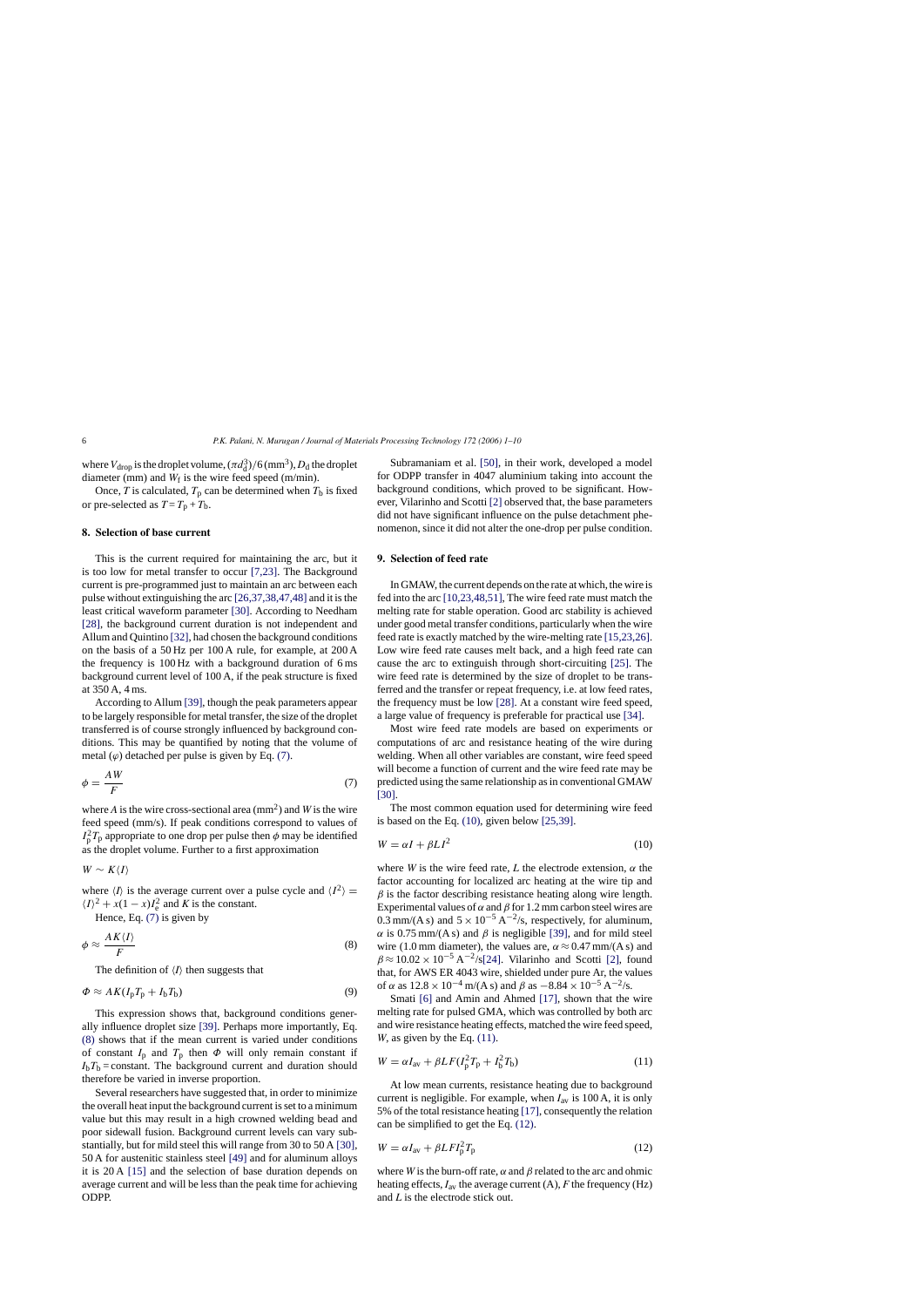Similarly, Allum and Quintino [\[32\], u](#page-9-0)sed Eq. (13), to predict the burn-off rates, for Bostrand LW1 wires, neglecting ohmic heating during the background period, i.e.

$$
W = \alpha I_{\rm av} + \beta L \delta F \tag{13}
$$

 $\delta$  is the detachment parameter  $I_p^2 T_p$  and the authors have used  $\alpha = 0.27$  mm/(A s),  $\beta = 5.93 \times 10^{-5}$  A<sup>-2</sup>/s,  $L = 15$  mm,  $\delta = 490 \text{ A}^2/\text{s}$  and  $I_{av}/F = 2 \text{ A/Hz}$  for their calculations.

However, Allum [\[39\],](#page-9-0) have adopted a different approach to determine the wire feed speed, which is given by Eq. (14),

$$
W(\text{pulse}) = W(\text{dc equiv}) + \beta Lx(1 - x)I_e^2 \tag{14}
$$

where,

$$
W \text{ (dc equiv)} = \alpha I_{\text{av}} + \beta L I_{\text{av}}^2 \tag{15}
$$

*x* is the fractional duration of peak  $(T_pF)$  and  $I_e$  is the excess current (i.e.  $I_e = I_p - I_b$ ).

From the Eq. (14), it is apparent that, the burn-off rate in pulse welding is higher than dc steady current welding for the same equivalent current. However, Rajasekaran et al. [\[26\],](#page-9-0) have reported that, the burn-off characteristic line of steady current GMAW intersects with the burn-off characteristic line of pulsed GMAW at the transition current and also that, the burn-off rate per ampere is more than the steady current GMAW for the average currents above the spray current level (i.e. burn-off rate per ampere is less than the steady current GMAW for the average currents below the spray current level).

Subramaniam et al. [\[25\],](#page-9-0) developed a linear wire feed rate model using data on the values of wire feed rate obtained from the experiments conducted using a two level factorial experimental design. It has been reported by Rajasekaran [15] that, penetration, percentage dilution, reinforcement boundary length, weld width and heat input were found to be increased with increasing wire feed rate. Reinforcement height, bead-plate wetting angle and weld penetration shape factor were found to be decreased with increase in wire feed rate.

## **10. Selection of frequency**

A pulse cycle is defined as the period from the start of a pulse to the end of the base time just before the next pulse. Repeat frequency (1000/cycle-time, Hz) of current pulses is adjusted to give the correct electrode burn-off rate in relation to wire feed rate to obtain constant arc length [\[5\].](#page-9-0) Since the frequency is a function of average current (calculated from wire feed speed under constant conditions), the appropriate frequency for a given condition can be pre-selected and as the conditions change, variations in average current will be necessary to maintain a stable arc. These changes in average current can be facilitated by continually varying pulse parameters such as frequency [\[30\].](#page-9-0)

Kim and Eagar [\[3\],](#page-9-0) calculated a theoretical frequency by dividing the electrode melting rate by the mass of one drop as given by Eq.  $(16)$ .

Theoretical frequency = 
$$
\frac{m_{\text{pulse}}}{V_{\text{drop}}(I_p)\rho_d}
$$
 (16)

where  $m_{\text{pulse}}$  is the electrode melting rate with current pulsing,  $V_{\text{drop}}(I_{\text{p}})$  the volume of the drop at the peak current and  $\rho_{\text{d}}$  is the density of the drop.

The average melting rate for the square wave current may be estimated as the weighted sum of the melting rate at the peak current and at the base current, as given by Eq. (17).

$$
m_{\text{pulse}} = Dm(I_{\text{p}}) + (1 - D)m(I_{\text{b}}) \tag{17}
$$

where *D* is the load duty cycle,  $m(I_p)$  the melting rate at peak current and  $m(I_b)$  is the melting rate at base current.

In the same way, Zhang et al. [\[35\], d](#page-9-0)etermined the frequency using the Eq. (18).

$$
F = \frac{M_{\rm m}}{m_{\rm d}}\tag{18}
$$

where  $F$  is the theoretical drop detachment frequency,  $M<sub>m</sub>$  the melting rate in terms of mass and  $m_d$  is the mass of the droplet.

For a given frequency, the base time  $T<sub>b</sub>$  will be fixed (assuming that peak time  $T_p$  is known before), then the base current can be chosen according to the required melting rate, where the frequency range versus wire feed rate is obtained by experiment.

When the pulse frequency is increased above the theoretical pulsing frequency, with other operational parameters held constant, not every pulse can detach one drop. In other words, when the droplet size and the melting rate remain the same, it is impossible to produce more drops than predicted by theoretical frequency. Boughton and Lucey [\[42\],](#page-9-0) have indicated that it is preferable to use a frequency over 33 cycles (but below 100 cycles/s) to improve wetting, particularly when the welding speed is increased above about 20 in./min (51 cm/min). The longer interval between pulses and the larger droplet that is obtained when using a lower frequency make it necessary to keep the welding speed down in order to obtain fully satisfactory wetting. However, Rajasekaran et al.[\[26\]](#page-9-0) and Subramaniam et al. [\[25\],](#page-9-0) in their work have shown that ODPP can be achievable even at frequencies as high as 400 Hz with duty cycle as high as 62.5%.

Some authors [\[3,25,42\]](#page-9-0) have also used load duty cycle in addition to frequency. It is reported by Kim and Eagar [\[3\]](#page-9-0) that the employment of pulse frequency and load duty cycle as the operational parameters, eliminates some of the complexities of adjusting the process, for instance, if the load duty cycle is kept constant, the pulse frequency can be changed without affecting the average welding current, which may lead to constant electrode melting rate. In this manner it is possible to determine a range of optimum pulsing frequency at a constant electrode melting rate.

It has been reported by some researchers that, when the load duty cycle is increased to 10%, tapering of the electrode occurs even at low base currents, for instance, with 10% load duty cycle, taper was observed at a base current of 180 A and at a peak current of 400 A for mild steel electrode [\[3\]. A](#page-9-0)s the base current and load duty cycle increase, the tapering becomes larger and will decrease the equilibrium droplet size (i.e. the droplet size is no longer similar to droplet size of projected spray transfer).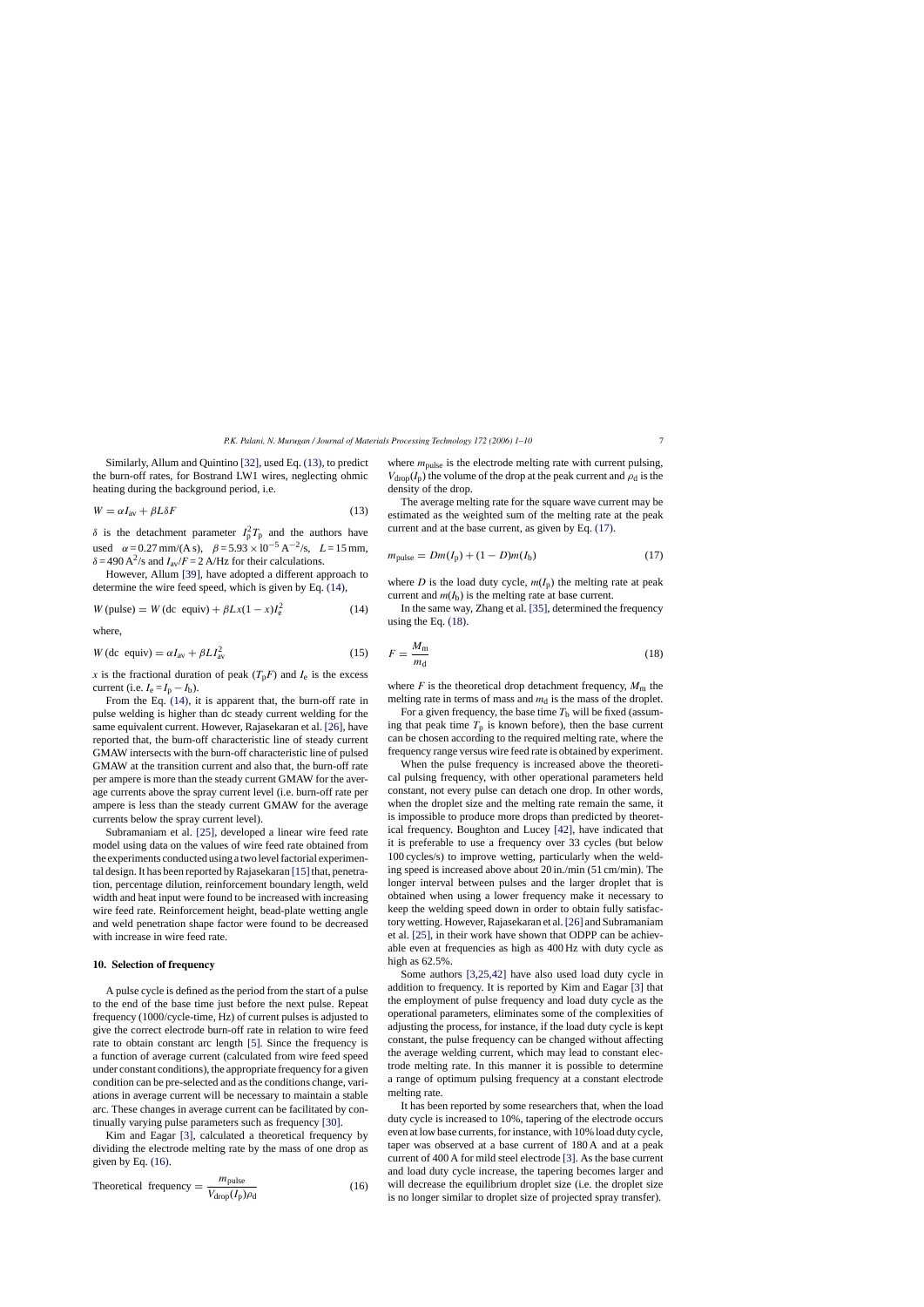# **11. Selection of shielding gas**

Air in the weld zone is displaced by a shielding gas in order to prevent contamination of the molten weld puddle. This contamination is caused mainly by nitrogen, oxygen and water vapor present in the atmosphere.

The shielding gas used must possess the following properties [\[1\]:](#page-9-0)

- Generate the arc plasma and stable arc root mechanism.
- Produce smooth detachment of molten metal from the tip of the wire.
- Protect the wire tip, molten pool and welding head in the immediate vicinity of the arc from oxidation.

To avoid the problems associated with contamination of the weld puddle, three main gases are used for shielding. These are argon, helium and carbon dioxide. In addition, small amounts of oxygen, nitrogen and hydrogen have proven beneficial for some applications. Of these gases, only argon and helium are inert gases, compensation for the oxidizing tendencies of other gases are made by special wire electrode formulations. Argon, helium and carbon dioxide can be used alone, in combinations or mixed with others to provide defect free welds in a variety of weld applications and weld processes. Pulsed arc technique is an artificial method of producing spray transfer at currents below those at which spray transfer occurs naturally. However, to obtain this, it is essential to select a particular electrode/shielding gas combination, which will give a natural spray transfer. For example, a mild steel electrode used with  $CO<sub>2</sub>$  will not give a natural spray transfer, but the same electrode used with argon will.

It is reported by some researchers that the breakup length (length of the tapering column before droplet detachment) becomes shorter as the carbon dioxide content increases from 0 to 25% in an Ar mixture [\[45\]. T](#page-9-0)he droplet frequency decreases accordingly because the drop size increases with the carbon dioxide content. The reason for this is due to the fact that the increase of carbon dioxide will increase the gas energy potential, due to the dissociation energy of the diatomic gas. A higher energy potential causes a current density increase, fact that leads the arc to be limited to the lower portion of the drop. As there is no tapering effect, the drops are allowed to enlarge before detaching.

It has been observed by researchers that, the transfer changed into predominately repelled (deflected) in both globular and spray modes when the content of  $CO<sub>2</sub>$  exceeded 10% [\[45\].](#page-9-0) As pulsed GMAW is essentially a spray type process, pure  $CO<sub>2</sub>$ cannot be used for pulsed GMAW because an unstable arc with excess spatter occurs.

Thus, pulsed GMAW is limited by the shielding gases used. Argon is the gas, which will give spray transfer and, therefore it is the basis of the family of gas mixtures used for pulsed arc [\[30\].](#page-9-0) Arc parameter can be applied to both solid and flux cored wire welding provided a gas mixture that supports true axial spray transfer is used. For example, argon and argon–oxygen or argon–carbon dioxide mixtures containing low levels of active gas (for  $CO<sub>2</sub>$  up to about 18%) can be used [\[51\].](#page-9-0)

99.95% commercially pure argon is used primarily for welding aluminum, but is not recommended for material such as steels because of poor arc stability. Argon +  $O_2$  gas mixture produces a constrictive arc, which makes it ideal for stabilizing the spray or pulsed metal transfer modes. The 'tight' arc, however, means that attention must be paid to joint fit-up and is less tolerant to surface contamination on thin sheet than argon 5%  $CO_2$ , 2%  $O_2$ .

For general applications, additions of  $CO<sub>2</sub>$  are preferred to  $O<sub>2</sub>$  as the arc is less constricted and the resulting weld bead has a better profile. For material of less than 6 mm thickness, argon with 5%  $CO<sub>2</sub>$ , 2%  $O<sub>2</sub>$  produces minimal spatter. For thicker materials, higher  $CO<sub>2</sub>$  contents are preferred to reduce risk of sidewall fusion defects, but unfortunately spatter does increase. For this argon 15%  $CO<sub>2</sub>$ , 2%  $O<sub>2</sub>$  has been found to produce the best performance in terms of good weld bead penetration and low spatter generation. Apart from pure argon itself there are two mixtures, Argonex 1 (99% pure Ar  $1\%$  O<sub>2</sub>) for high alloy ferrous materials and Argoshield 5 (95% low cost Ar and 5% CO2), for low alloy ferrous materials including MS and stainless steels used for welding SS to mild steels or for overlaying of SS on mild steel are commonly used for pulsed arc [\[52\].](#page-9-0)

Ninety nine percent pure argon, 1% O2 mixture is mainly used with the high alloy ferrous materials. The purpose of  $O_2$  addition is to improve "wetting" of the weld pool without leading to any significant loss of the more reactive elements. Ninety five percent low cost argon and  $5\%$  CO<sub>2</sub> gas mixture has been designed to suit low alloy ferrous materials including mild steel. The 5%  $CO<sub>2</sub>$  is added to give improved "wetting" and also to prevent the formation of gas pores in the weld metal. A mixture of 95% Ar and 5% CO2 has been found to give least spatter and best bead appearance [\[6\].](#page-9-0)

Bosworth [\[53\], h](#page-9-0)ave studied the effect of gas composition on thermal transfer efficiency in pulse welding using solid steel wire under argon-base shielding gas containing  $5\%$  CO<sub>2</sub> and argon containing  $18\%$  CO<sub>2</sub>. These gas compositions were chosen as being representative of the types of gas compositions normally used. The use of an argon-based shielding gas with low concentration of  $CO<sub>2</sub>$  resulted in a considerable reduction in heat generated at the arc and received by the weld. However, it was observed (Table 2) that there was not a significant difference in the thermal transfer efficiencies [\[1\].](#page-9-0)

Using argon with a small percentage of oxygen, alloy recovery is improved compared with using  $CO<sub>2</sub>$  while carbon content lowered.  $CO<sub>2</sub>$  is not very satisfactory as a shielding gas for weld-

Table 2

Thermal transfer efficiency, effect of gas composition, steel wire 1.2 mm diameter [\[1\]](#page-9-0)

| Burn-off<br>rate $(kg/h)$ | Gas composition Ar<br>% (remaining $CO2$ ) | Arc voltage $(V)$ | Efficiency (%) |
|---------------------------|--------------------------------------------|-------------------|----------------|
| 2.06                      | 82                                         | 23.7              | 82             |
|                           | 95                                         | 20.3              | 80             |
| 4.13                      | 82                                         | 31.1              | 80             |
|                           | 95                                         | 25.5              | 81             |
| 5.11                      | 82                                         | 33.7              | 76             |
|                           | 95                                         | 27.5              | 78             |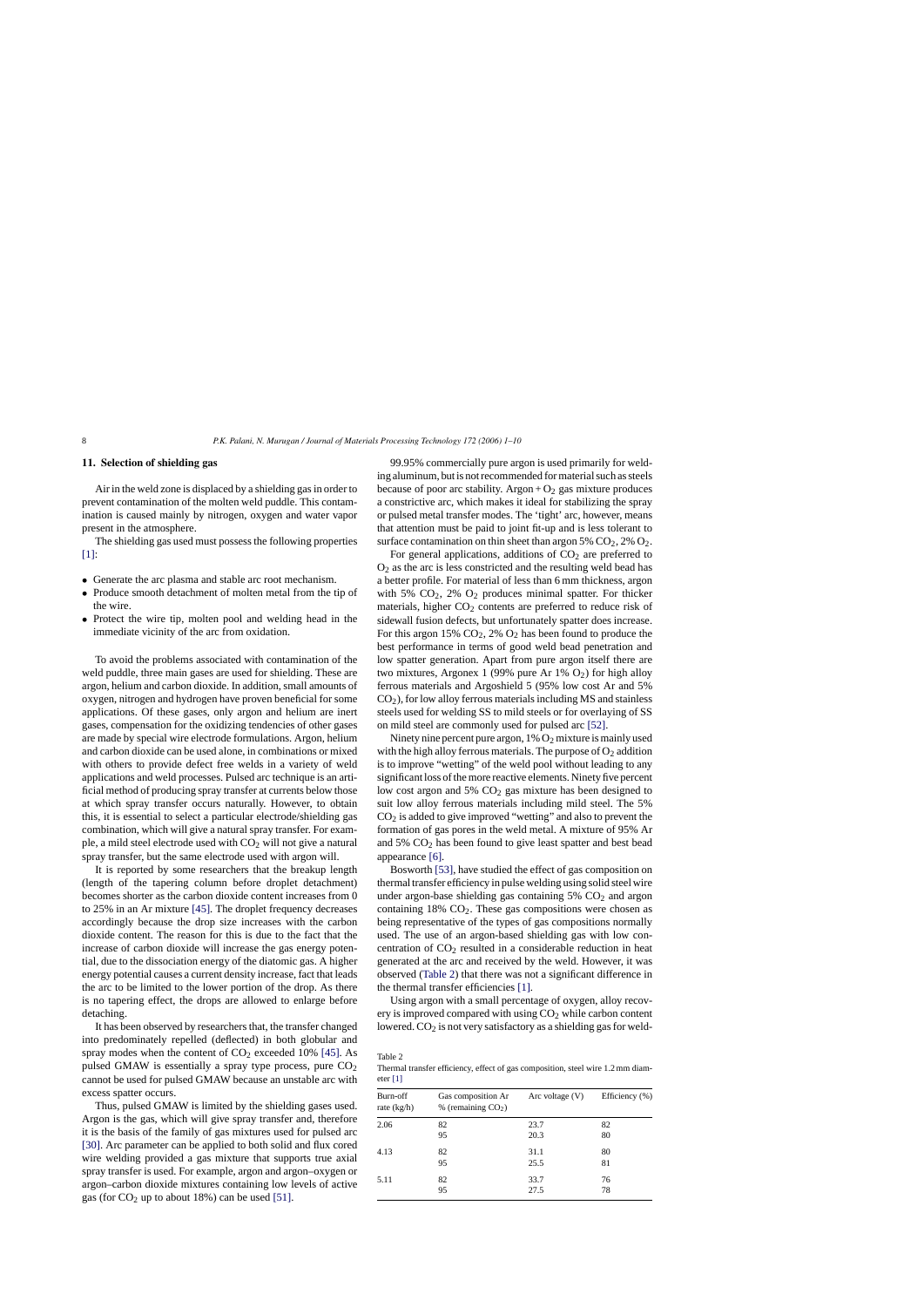ing stainless steel because the weld metal generally contains an unacceptable level of carbon. This is reduced using an 80% argon  $20\%$  CO<sub>2</sub> gas mixture, but the use of this gas mixture has largely been limited to single pass sheet metal welds because the carbon content of a multi pass weld is not always regarded as acceptable [\[42\].](#page-9-0)

Scotti [\[45\]](#page-9-0) analysed the transfer modes for stainless steel GMAW with Ar and  $Ar + O<sub>2</sub>$  mixtures. He found that an increase in the oxygen content in the shielding gas reduces the values of the transition current and reduces the droplet size at the globular/spray transition. It has also been reported that, in argon/argon–oxygen gas mixtures, the SS wires behave very similar to mild steel [\[14\].](#page-9-0)

Jacobsen [\[54\]](#page-9-0) investigated the drop detachment process in pulsed welding using the shielding gas mixtures of Ar with various amounts of  $CO_2$ ,  $O_2$ ,  $H_2$  and He. The authors found ample evidence for an upward force on the pendent drop, most likely caused by the recoil force of evaporating metal and this force increases with  $CO<sub>2</sub>$  concentration, base current and base current duration. The recoil force gives rise to a critical concentration of the molecular additive, above which it is impossible to detach the drop almost regardless of pulse width. This critical concentration decreases with increasing base current and base current duration. It also seems to decrease with increasing dissociation energy of the molecular additive. It was also observed that the drop velocity decreases with increasing  $CO<sub>2</sub>$  concentration.

Because pure helium produces globular metal transfer it is not suitable for pulsed GMA welding, as the threshold level for droplet transfer rises to more than 500 A. For this reason, in spray or pulsed metal transfer it is more common to use helium contents less than 70% to combine the advantages of the hotter helium arc with the more constricted argon arc characteristics for droplet detachment. Fenaresi et al. [\[55\]](#page-9-0)*,* in their investigations found that, change of shielding gas from pure argon to argon with 25% of helium, for welding of aluminum, there was an increase in the globular/spray transition current and frequency.

After their studies, Kim and Eagar [\[3\]](#page-9-0) had reported that when welding with steel electrodes tapering will be suppressed by using a shielding gas consisting of Ar–He mixtures. Also the use of helium mixtures is expected to widen the range of frequency over which OPOD can be obtained. It has been established that, 30% He improves fluidity and arc stability and allows a higher welding speed,  $1-2\%$  O<sub>2</sub> or  $2-3\%$  CO<sub>2</sub> increases the arc stability and  $1-2\%$  N<sub>2</sub> can improve mechanical and corrosion properties when welding nickel based and super duplex alloys[\[49\]. K](#page-9-0)ane et al. [\[56\], r](#page-9-0)eported that, welding of high nickel stainless steel alloy by pulsed GMAW was impossible using 100% argon due to arc instability also, it was reported that, the weldability improved

Table 3 Shielding gas recommendations [\[49\]](#page-9-0)

| Steel type         | Gas flow $12-16$ (l/min)                                           |
|--------------------|--------------------------------------------------------------------|
| Duplex             | $Ar + 2\%$ O <sub>2</sub> or $Ar + 30\%$ He + 2.5% CO <sub>2</sub> |
| Standard austenite | $Ar + 2\%$ O <sub>2</sub> or $Ar + 2 - 3\%$ CO <sub>2</sub>        |
| Heat resisting     | Ar or $Ar + 30\%$ He                                               |
| Fully austenite    | Ar or $Ar + 30\%$ He                                               |
|                    |                                                                    |

Table 4

Recommended combinations of shielding gases and electrodes for pulsed arc welding [\[52\]](#page-9-0)

| Electrode type                                                                          | Gas type     |  |
|-----------------------------------------------------------------------------------------|--------------|--|
| Simple Mn-Si deoxidized mild steel                                                      | Argoshield 5 |  |
| Cr-Mo steel                                                                             | Argoshield 5 |  |
| Low and extra low C stainless and heat resisting steels                                 | Argonox 1    |  |
| Medium carbon heat resisting steels                                                     | Argoshield 5 |  |
| Stainless steel (used for welding SS to mild steels) or<br>for overlaying on mild steel | Argoshield 5 |  |
| Aluminium and alloys                                                                    | Argon        |  |
| Ni alloys                                                                               | Argon        |  |
| Copper                                                                                  | Argon        |  |
| <b>Bronzes</b>                                                                          | Argon        |  |
| Bronzes used for overlaying steels                                                      | Argonox 1    |  |

when  $1\%$  CO<sub>2</sub> was added to the shielding gas mixture. Recommended shielding gas mixtures for various wire materials are given in Tables 3 and 4.

# **12. Conclusions**

Effect of pulse parameters on weld qualities and various approaches adopted by researchers to select these parameters were reviewed in detail.

Several researchers have reported that, achieving ODPP is a complex process, requiring a lot of trial and error experimentation and the process of determining the parameters that will provide ODPP with a droplet diameter approximately equal to the wire diameter is very time consuming and complicated.

Although ODPP is usually considered to be the ideal in GMAW-P, some authors have reported that, good quality welds can be made under conditions of more than one droplet per pulse also.

Of the pulse parameters, peak current and peak duration, plays a dominant role in determining the weld bead properties.

Burn-off rate, droplet detachment and arc stability have been the primary criteria for selecting the parameters for pulsed gas metal arc welding.

Most of the researchers had not taken the effect of base current while selecting the parameters, to characterize the feasible parametric zone. Though some researchers reported that, the effect of background condition is significant in modeling the ODPP; other researchers asserted that, the background condition had no significant effect.

Different authors had adopted different approaches to determine the wire feed speed and they had indicated that the wire feed rate depended on the wire materials composition, size of wire and electrode extension.

Only a very few had used design of experiments to carry out their experiments for selecting the pulse parameters and to study their effect on weld metal properties.

It has been reported by some authors, that, the dynamic response (d*l*/d*t*), of the power source also affects the pulse parameter selection. The fusion rate is remarkably influenced by the dynamic characteristics and smaller droplets had been observed for faster dynamic response.